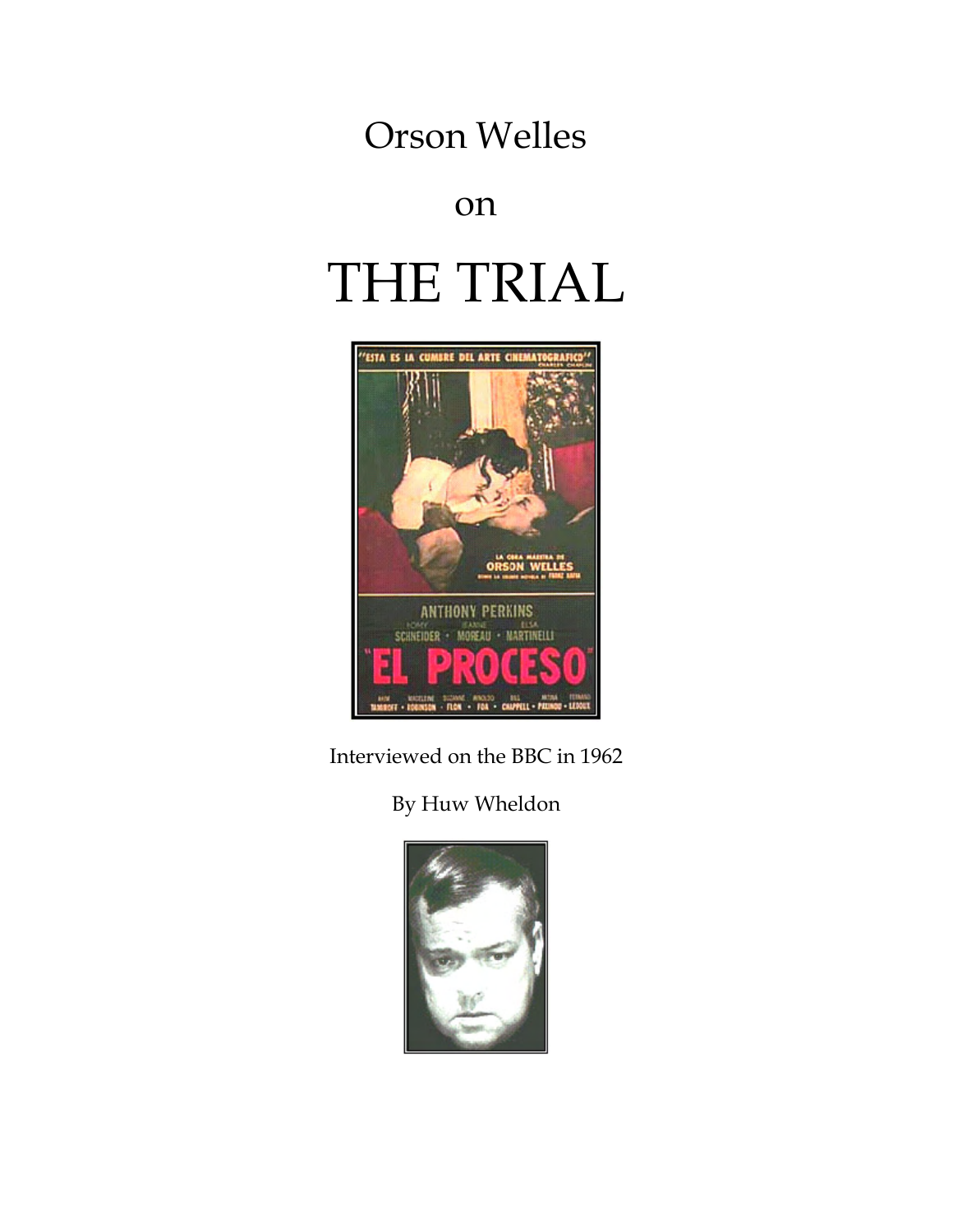HUW WHELDON: Your film, THE TRIAL, is based upon Franz Kafka's stunning novel.

ORSON WELLES: Yes, I suppose you could say that, although you wouldn't necessarily be correct. I've generally tried to be faithful to Kafka's novel in my film but there are a couple of major points in my film that don't correspond when reading the novel. First of all the character of Joseph K. in the film doesn't really deteriorate, certainly doesn't surrender at the end.

WHELDON: He certainly does in the book, he's murdered in the book.

WELLES: Yes, he is murdered in the end. He's murdered in our film, but because I fear that K may be taken to be a sort of everyman by the audience, I have been bold enough to change the end to the extent that he doesn't surrender. He is murdered as anyone is murdered when they're executed, but where in the book he screams, "like a dog, like a dog you're killing me!," in my version he laughs in their faces because they're unable to kill him.

WHELDON: That's a big change.

WELLES: Not so big, because in fact, in Kafka they are unable to kill K. When the two out of work tenors are sent away to a field to murder K, they can't really do it. They keep passing the knife back and forth to one another. K refuses to collaborate in his own death in the novel, it's left like that and he dies with a sort of whimper. Now in the film, I've simply replaced that whimper with a bang.

WHELDON: Did you ever think about ending the film with the two executioners stabbing K with the knife?

WELLES: No. To me that ending is a ballet written by a Jewish intellectual before the advent of Hitler. Kafka wouldn't have put that in after the death of six million Jews. It all seems very much pre-Auschwitz to me. I don't mean that my ending was a particularly good one, but it was the only possible solution. I had to step up the pace, if only for a few moments.

WHELDON: Do you have any compunction about changing a masterpiece?

WELLES: Not at all, because film is quite a different medium. Film should not be a fully illustrated, all talking, all moving version of a printed work, but should be itself, a thing of itself. In that way it uses a novel in the same way that a playwright might use a novel-- as a jumping off point from which he will create a completely new work. So no, I have no compunction about changing a book. If you take a serious view of filmmaking, you have to consider that films are not an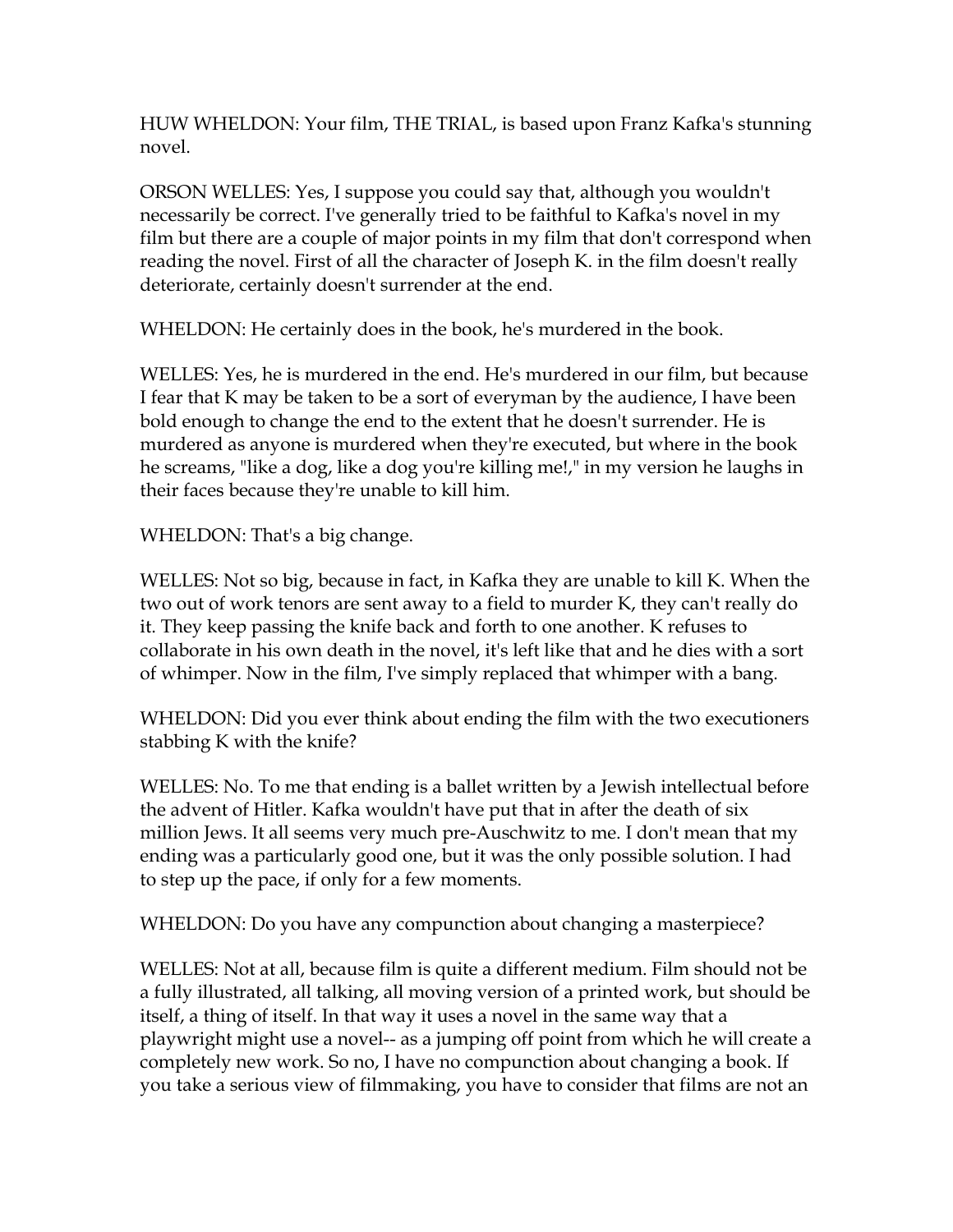illustration or an interpretation of a work, but quite as worthwhile as the original.

WHELDON: So it's not a film of the book, it's a film based on the book?

WELLES: Not even based on. It's a film inspired by the book, in which my collaborator and partner is Kafka. That may sound like a pompous thing to say, but I'm afraid that it does remain a Welles film and although I have tried to be faithful to what I take to be the spirit of Kafka, the novel was written in the early twenties, and this is now 1962, and we've made the film in 1962, and I've tried to make it my film because I think that it will have more validity if it's mine.

WHELDON: There have been many different readings of THE TRIAL. Many people say that it's an allegory of the individual against authority, others say that it's symbolic of man fighting against implacable evil, and so on. Have you gone along with any such interpretations in your film?

WELLES: I think that a film ought to be, or a good film ought to be as capable of as many interpretations as a good book, and I think that it is for the creative artist to hold his tongue on that sort of question, so you'll forgive me if I refuse to reply to you. I'd rather that you go and see the film, which should speak for itself and must speak for itself. I'd prefer that you make your own interpretation of what you think!

WHELDON: I wasn't surprised when I heard that you were making THE TRIAL, because it seems that the process of investing ordinary events, with intonations and overtones, is very much part of your armory as a filmmaker. Do you think that Welles and Kafka go well together in this respect?

WELLES: It's funny that you should say that because I was surprised when I heard that I was making THE TRIAL. In fact, what surprised me was that it was done at all. It's a very expensive film, it's a big film. Certainly five years ago there is nobody who could have made it, nobody who could have persuaded distributors or backers or anybody else to make it. But the globe has changed recently. There is a new moment in filmmaking and I don't mean by that, that we're better filmmakers, but that the distribution system has broken down a little and the public is more open, more ready for difficult subjects. So what's remarkable is that THE TRIAL is being made by anybody! It's such an avantgarde sort of thing.

WHELDON: Is it significant that films such as THE TRIAL can now be produced on large budgets, for commercial cinema audiences?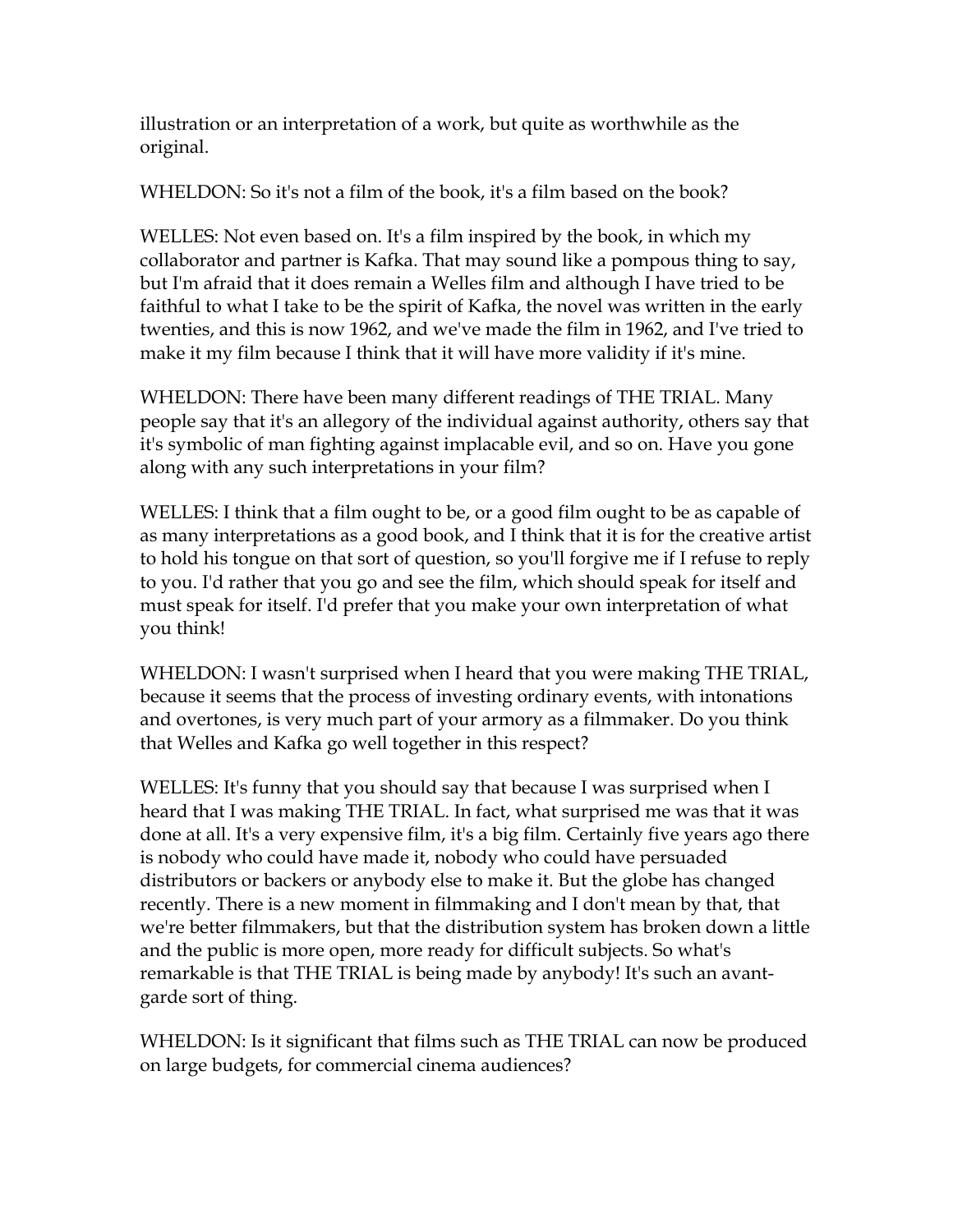WELLES: Oh it's wonderful, and it's very hopeful. I mean there are all sorts of difficult subjects being made into mainstream pictures nowadays and they are doing well. People are going to see them. HIROSHIMA MON AMOUR and LAST YEAR AT MARIENBAD. I mean, I don't like them, but I'm so glad that they were made. It doesn't matter that I don't like them. Resnais would probably hate THE TRIAL, but what matters is that a difficult and on the face of it, an experimental, film got made, and is being shown and is competing commercially! In other words what is dying is the purely commercial film, at least that is the great hope!

WHELDON: What would THE TRIAL have been like if it had been made, say, five years ago?

WELLES: I don't think it would have been made five years ago, but if it had, it would only have gone to the art theaters and would have been made as a slender, difficult, experimental sort of film-- Instead of being made as this is with Anthony Perkins, Jeanne Moreau, Romy Schneider-- you know, a big star cast, big picture! Imagine what that means, what it means for me to have had the chance to make it, indeed to have had the chance to work. This is the first job that I've gotten as a director in four years!

WHELDON: The fact is, you're in love with the movies, aren't you?

WELLES: That's my trouble! You see, if I'd only stayed in the theater, I could have worked steadily, without stopping for all these years. But, having made one film, I decided that it was the best and most beautiful form that I knew and one that I wanted to continue with. I was in love with it as you say, really tremendously so.

WHELDON: There exists a scene of a computer scientist, played by Katina Paxinou, that is no longer in the film. She tells K his most likely fate is that he will commit suicide.

WELLES: Yes, that was a long scene that lasted ten minutes, which I cut on the eve of the Paris premiere. Joseph K has his fortune told by a computer--that's what the scene amounted to. It was my invention. The computer tells him his fate. I only saw the film as a whole once. We were still in the process of doing the mixing, and then the premiere fell on us. At the last moment I abridged the scene. It should have been the best in the film and it wasn't. Something went wrong, I don't know why, but it didn't succeed. The subject of that scene was free will. It was tinged with black humor; that was my main weapon. As you know, it is always directed against the machine and in favor of freedom.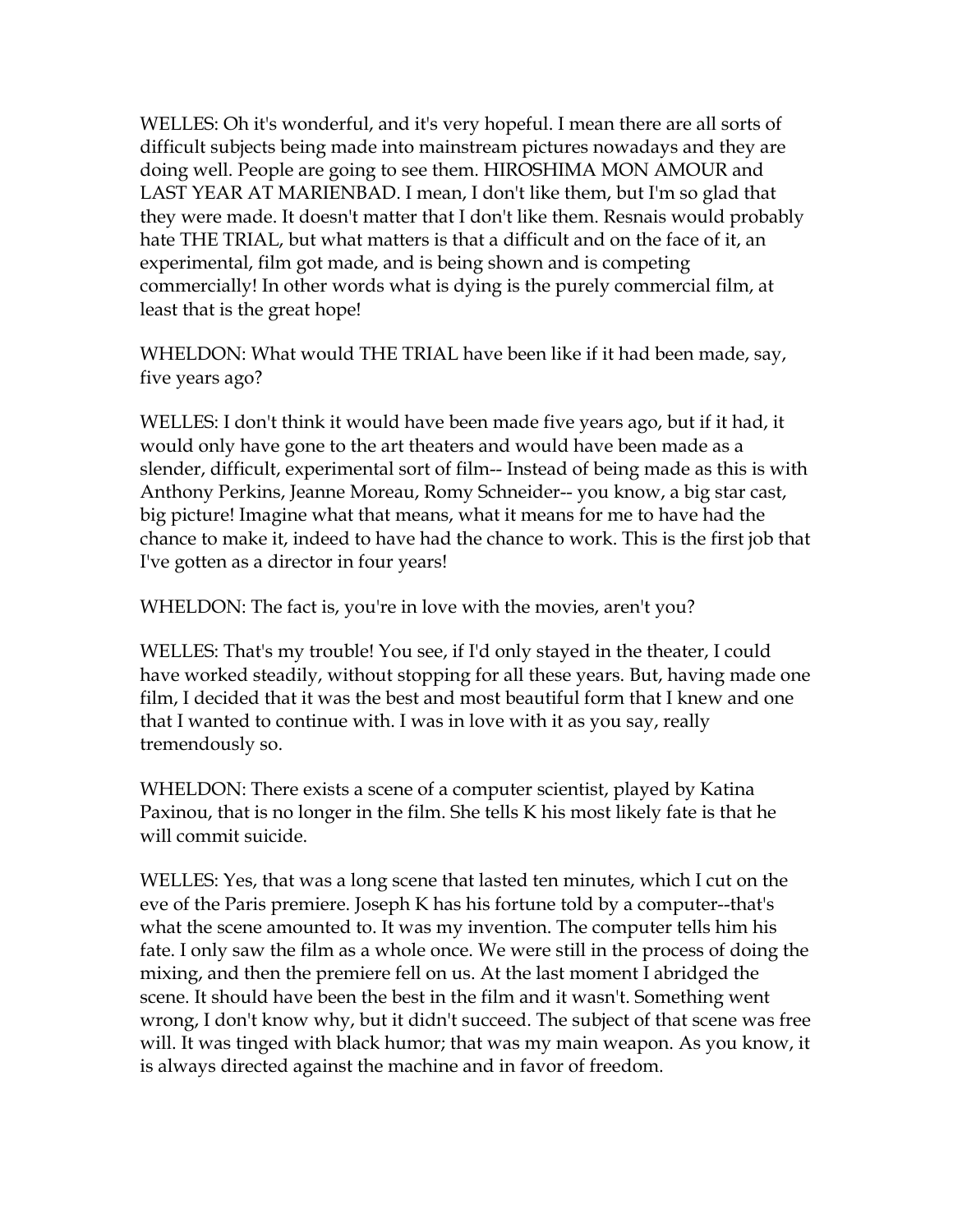WHELDON: Why did you shoot so much of the film in Yugoslavia?

WELLES: It seems to me that the story we're dealing with is said to take place "anywhere". But of course there is no "anywhere." When people say that this story can happen anywhere, you must know what part of the globe it really began in. Now Kafka is central European and so to find a middle Europe, some place that had inherited something of the Austro-Hungarian empire to which Kafka reacted, I went to Zagreb. I couldn't go to Czechoslovakia because his books aren't even printed there. His writing is still banished there.

WHELDON: Would you have gone to Czechoslovakia, were you able?

WELLES: Yes, I never stopped thinking that we were in Czechoslovakia. As in all of Kafka, it's supposed to be Czechoslovakia. The last shot was in Zagreb, which has old streets that look very much like Prague. But you see, capturing that flavor of a modern European city, yet with it's roots in the Austro-Hungarian empire wasn't the only reason why we shot in Yugoslavia. The other reason was that we had a big industrial fair to shoot in. We used enormous buildings, much bigger than any film studio. There was one scene in the film where we needed to fit fifteen hundred desks into a single building space and there was no film studio in France or Britain that could hold fifteen hundred desks. The big industrial fair grounds that we found in Zagreb made that possible. So we had both that rather sleazy modern, which is a part of the style of the film, and these curious decayed roots that ran right down into the dark heart of the 19th century.

WHELDON: You shot a lot of the film in Paris, at an abandoned railway station, the Gare d'Orsay.

WELLES: Yes, there's a very strange story about that. We shot for two weeks in Paris with the plan of going immediately to Yugoslavia where our sets would be ready. On Saturday evening at 6 o'clock, the news came that the sets not only weren't ready, but the construction on them hadn't even begun. Now, there were no sets, nor were there any studios available to build sets in Paris. It was Saturday and on Monday we we're to be shooting in Zagreb! We had to cancel everything, and apparently to close down the picture. I was living at the Hotel Meurice on the Tuilleries, pacing up and down in my bedroom, looking out of the window. Now I'm not such a fool as to not take the moon very seriously, and I saw the moon from my window, very large, what we call in America a harvest moon. Then, miraculously there were two of them. Two moons, like a sign from heaven! On each of the moons there were numbers and I realized that they were the clock faces of the Gare d'Orsay. I remembered that the Gare d'Orsay was empty, so at 5 in the morning I went downstairs, got in a cab, crossed the city and entered this empty railway station where I discovered the world of Kafka.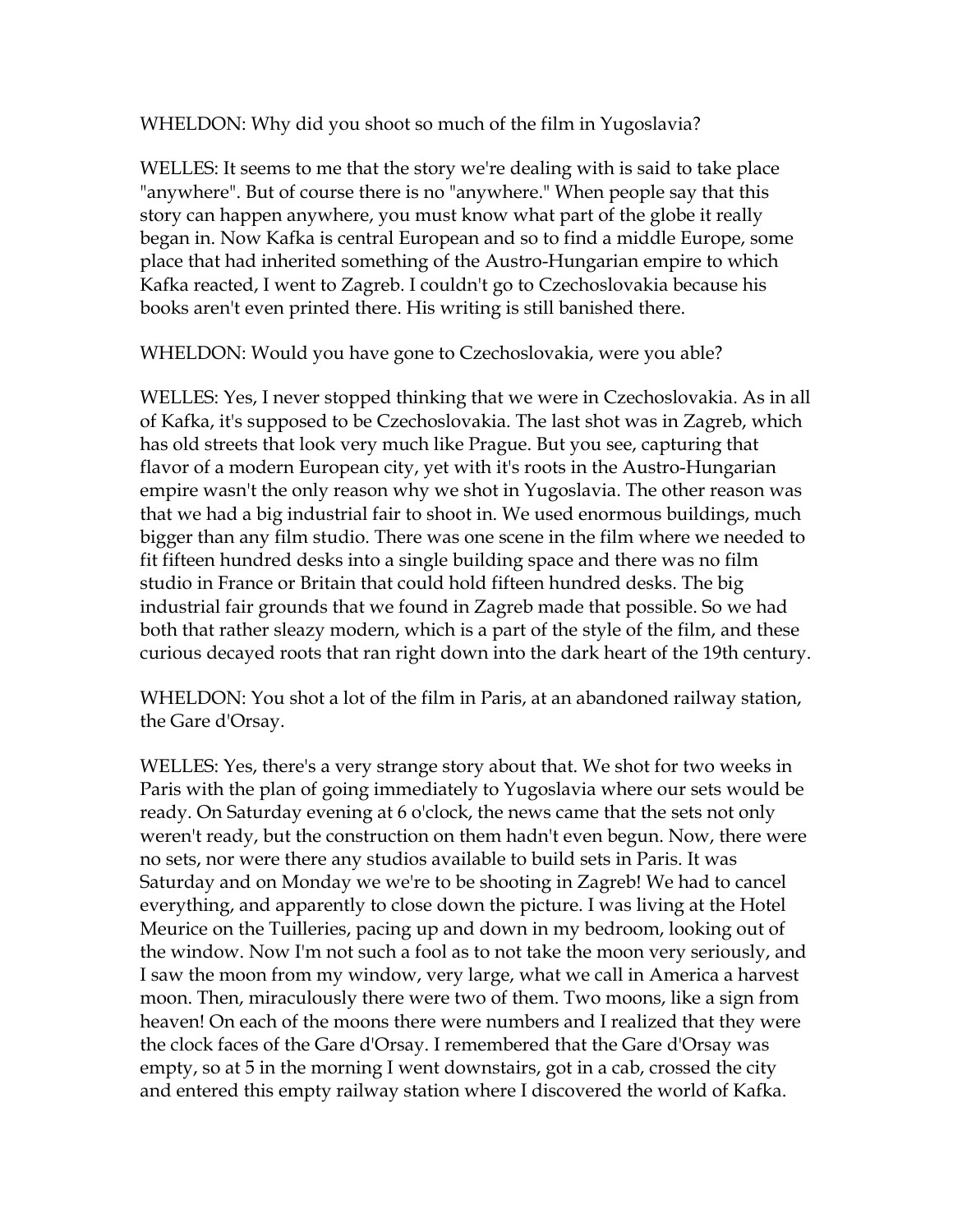The offices of the advocate, the law court offices, the corridors-- a kind of Jules Verne modernism that seems to me quite in the taste of Kafka. There it all was, and by 8 in the morning I was able to announce that we could shoot for seven weeks there. If you look at many of the scenes in the movie that were shot there, you will notice that not only is it a very beautiful location, but it is full of sorrow, the kind of sorrow that only accumulates in a railway station where people wait. I know this sounds terribly mystical, but really a railway station is a haunted place. And the story is all about people waiting, waiting, waiting for their papers to be filled. It is full of the hopelessness of the struggle against bureaucracy. Waiting for a paper to be filled is like waiting for a train, and it's also a place of refugees. People were sent to Nazi prisons from there, Algerians were gathered there, so it's a place of great sorrow. Of course, my film has a lot of sorrow too, so the location infused a lot of realism into the film.

WHELDON: Did using the Gare d'Orsay change your conception of the film?

WELLES: Yes, I had planned a completely different film that was based on the absence of sets. The production, as I had sketched it, comprised sets that gradually disappeared. The number of realistic elements were to become fewer and fewer and the public would become aware of it, to the point where the scene would be reduced to free space as if everything had dissolved. The gigantic nature of the sets I used is, in part, due to the fact that we used this vast abandoned railway station. It was an immense set.

#### WHELDON: How do you feel about THE TRIAL? Have you pulled it off?

WELLES: You know, this morning when I arrived on the train, I ran into Peter Ustinov and his new film, BILLY BUDD has just opened. I said to him, "how do you feel about your film, do you like it?" He said, "I don't like it, I'm proud of it!" I wish that I had his assurance and his reason for assurance, for I'm sure that is the right spirit in which to reply. I feel an immense gratitude for the opportunity to make it, and I can tell you that during the making of it, not with the cutting, because that's a terrible chore, but with the actual shooting of it, that was the happiest period of my entire life. So say what you like, but THE TRIAL is the best film I have ever made.

WHELDON: How do you react to the question of your audience?

WELLES: Ah, that's an interesting thing. It seems to me that the great gift of the film form, to the director, is that we are not forced to think of the audience. In fact, it is impossible to think of our audience. If I write a play, I must inevitably be thinking in terms of Broadway or the West End. In other words, I must visualize the audience that will come in; its social class, its prejudices and so on.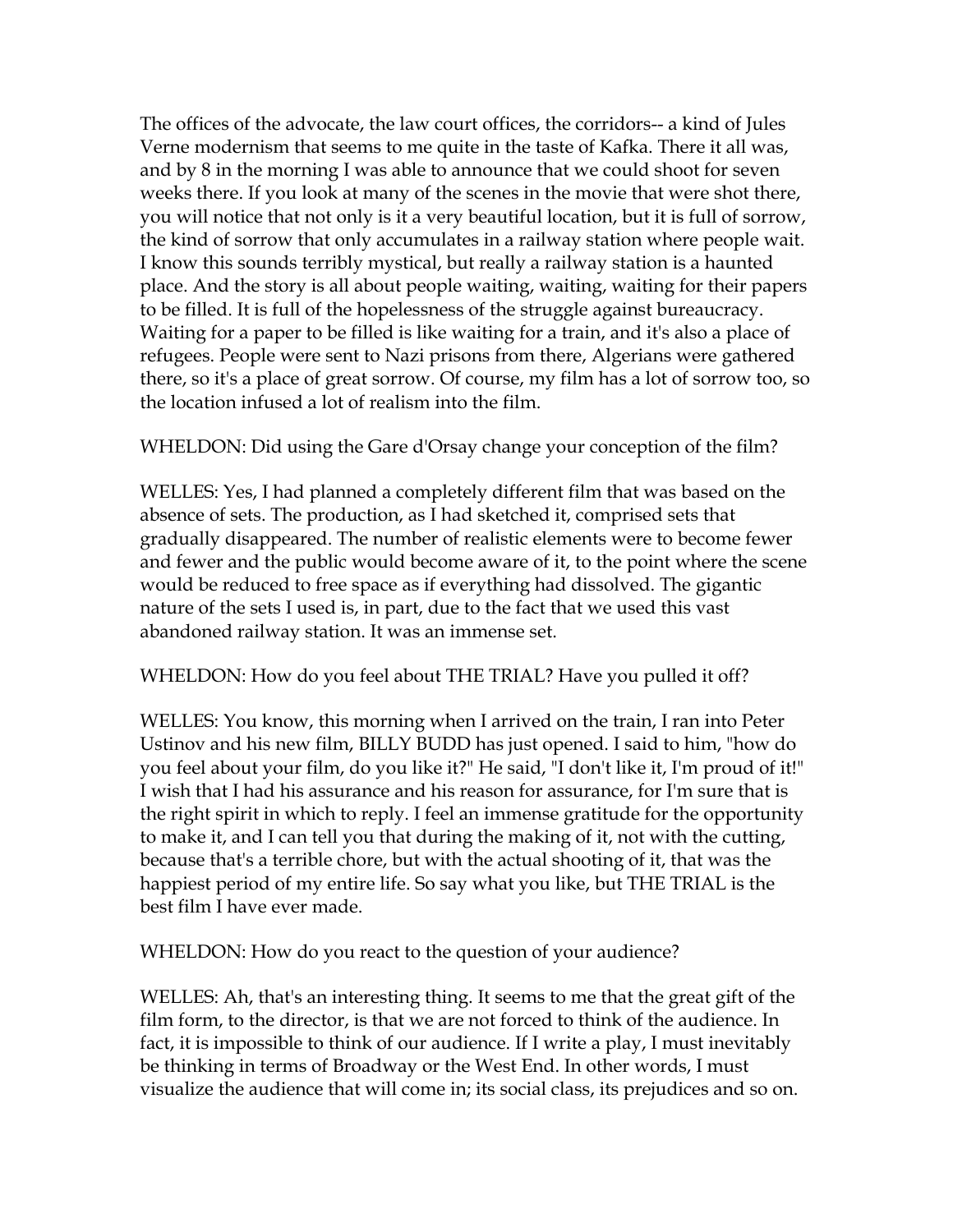But with a film, we never think of the public at all, we simply make the film the same way you sit down and write a book, and hope that they will like it. I have no idea what the public will make of THE TRIAL. Imagine the freedom of that! I just make THE TRIAL and then we'll see what they think of it. THE TRIAL is made for no public, for every public, not for this year, for as long as the film may happen to be shown. That is the gift of gifts.

WHELDON: Thank you, Orson Welles. I hope that we enjoy watching it, as much as you enjoyed making it.

WELLES: Oh, so do I. Thank you.

## **Interview with Orson Welles**

**by André Bazin and Charles Bitsch Originally published in** *Cahiers du Cinéma***, No. 84, June 1958. Translated and annotated by Sally Shafto** 

For a long time, *Cahiers* has wanted to converse with Orson Welles. The occasion presented itself during the Cannes Festival, which he attended for three days. The multiplicity of receptions, press conferences and other cocktail parties meant that this "interview" was done in a short time; so we abandoned talking about all his films and sometimes hesitated to highlight certain issues that might extend into lengthy discussion. However, since Welles will need to come to Paris to join the crew of [John Huston's] *The Roots of Heaven* [1] in which he has a role, we hope to publish a Parisian sequel to this text, that will be accompanied by a complete listing of his work in television, theatre and film […]

Since we had to establish limits, our first questions were centred on the period that followed *Mr. Arkadin* [1955], the least well-known period of his work. What exactly was Orson Welles' activity in the theatre, where we knew that he had put on *Othello*, *Moby Dick* and *King Lear*. This was our point of entry.

\* \* \*

**ORSON WELLES:** I was hoping that you were going to speak to me about the cinema in general and not about my work, because the truth is I don't like talking about my work. Perhaps that's why I don't work enough! Well … For the theatre, you have just stated all that I have done in the last three years. In the cinema, you know what I have done, apart from those films that aren't yet in distribution or finished, this includes my *Moby Dick*, my *Don Quixote* [unfinished] and my own version of *Touch of Evil* [1958], because the editing of *Touch of Evil*, just like that of *Mr. Arkadin*, was in fact redone behind my back.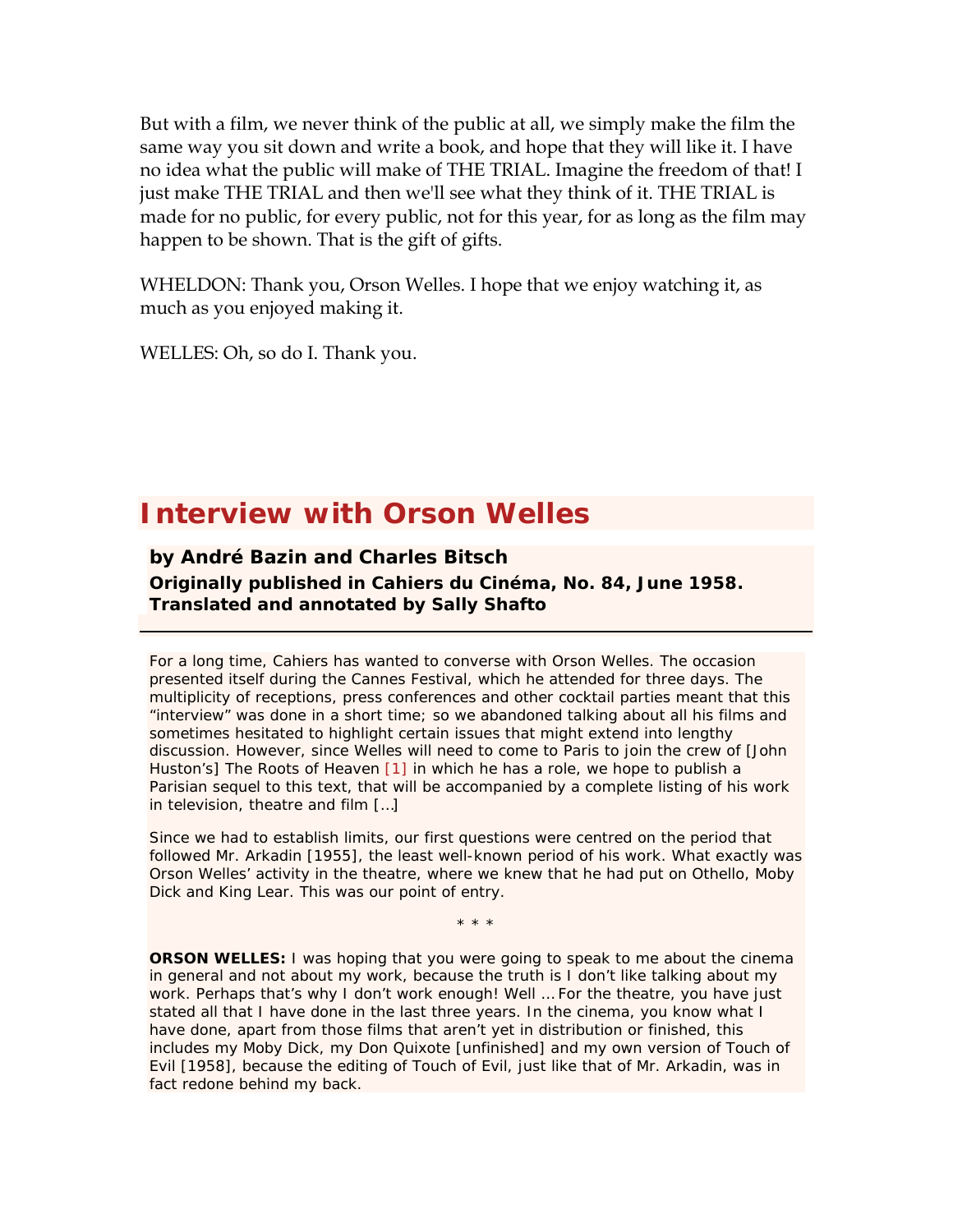#### **CAHIERS:** *Moby Dick* **is a film based on the play?** [2]

That's right.

#### **And this film has been shown on British television?**

No, not yet.

#### **Is it finished, edited?**

Nearly edited.

#### **Do you hope to finish it soon?**

That depends on the directors of the television stations. All of us who work in the entertainment industry are kidding ourselves: we always pretend to be the masters of our fate, and all the journalists, whether serious or not, contribute to this hoax. The truth is that we do not decide what we are going to do: we run continuously around the globe in order to try to find the funds in order to do something. Personally, I think that I have reached an age where it is useless to continue to pretend that I control the slightest thing, since it's not true. Journalists constantly ask me: "Do you intend to …?", etc., etc. Of course I intend! I still do.

#### **Besides** *Moby Dick***, you have undertaken other films for television; in particular, you were talked about here in France at the time of the Dominici case.**

Yes. This film is far from finished. [3] Now I am going to finish a film on Italian cinema, on [Gina] Lollobrigida. [4]

#### **A documentary?**

A documentary in a very particular style, with drawings by [Saul] Steinberg, a lot of still photos, conversation, little anecdotes … In fact, it is not at all a documentary but an essay, a personal essay.

#### **An essay based on fact?**

On facts, no. It is factual like all essays but … this has no pretence to be factual: it just does not lie. It is in the tradition of a newspaper; it is me on a given subject – Lollobrigida – and not what she is in reality. And it is even more personal than a point of view: it's really an essay.

#### **This essay takes off from topical events, just like your film on the Dominici case. Is that also an essay?**

Yes, an essay on water. For me, the gist of the Dominici affair is the story of the difficulty of having water. You can only say that my ideas on dry countries and the problem of water can be suitable for a factual documentary on the Dominici.

#### **How can the story of the Dominici be the story about water?**

The answer to this question is my film; if I give it to you, I will give away my film, and it's all I have. Words are indeed needed to explain that, but to do it in English, in French or any other language would be unfair to my film. It is the story about water because it was on a night where water was freely running on the Dominici's farm that the crime took place; it is the role of water in the story of a family like this one that made me interested in it. I would need to speak for at least a half an hour in order to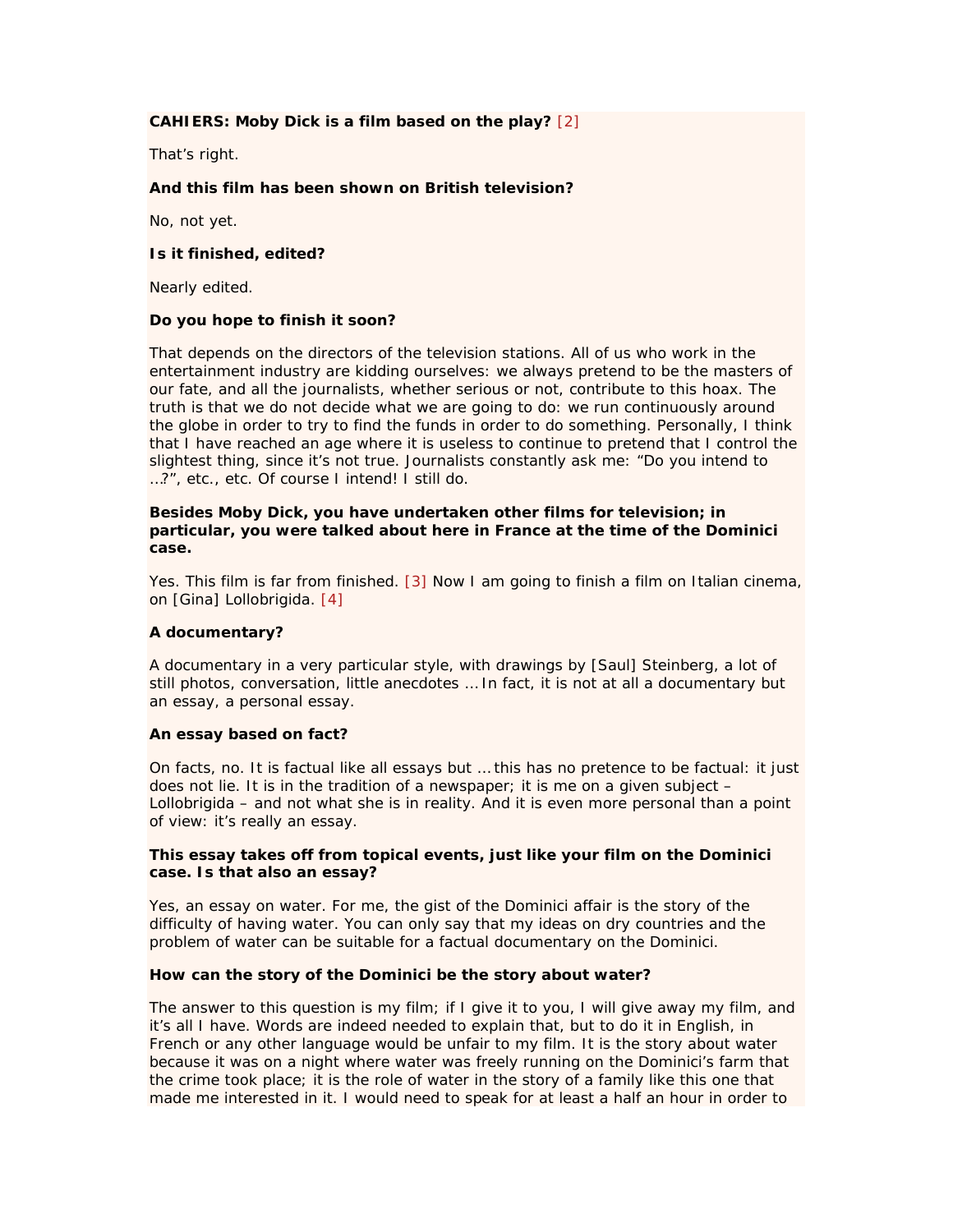answer you, while in images I can do it in 15. You would not be surprised if, instead of a film, it was a question of a book by André Gide, for example, and if you read there that the murder took place because of water; but you are expecting a film that is factual. I am fascinated by films that, while turning their back on fiction, are not the kind to declare: "Here is the truth, this is life", etc., but are the opinions and the very expression of the personality of the ideas of their author.



**Orson Welles on location for** *Don Quixote*

#### **Your** *Don Quixote* **is in three episodes?** [5]

No, that's not true. The film is in just one.

#### **It is a modern** *Don Quixote***?**

Yes, in a way. The anachronism between Don Quixote and his epoch has lost all effectiveness now, because the differences between the  $16<sup>th</sup>$  and the  $14<sup>th</sup>$  centuries are not very clear in people's minds. This anachronism is thus simply translated in modern terms: Don Quixote and Sancho Panza arrive in the second volume of Cervantes. So, when Don Quixote and Sancho Panza arrive some place, the people always say: "Hold on! Here are Don Quixote and Sancho Panza: we have read the book about them." Cervantes gave them an entertaining dimension, as if they were both creatures of fiction and more real than life itself. My Don Quixote and my Sancho Panza are exactly and, as usual, based on Cervantes, but are contemporary.

#### **The film lasts an hour and a half?**

An hour and fifteen minutes at the moment. An hour and a half when it will be finished and when I will have shot the scene with the H-bomb.

#### **It was probably shot more quickly than an ordinary film?**

No, not more quickly, but with a degree of freedom that you wouldn't find in normal productions, because it was done without cutting, without even a narrative thread, without even a synopsis. Every morning, the actors, the crew and I met in front of the hotel, and we took off and invented the film in the street, like Mack Sennett. This is why it is so exciting, because it is a real improvisation; the story, the little incidents, everything was improvised. They are things that we found in a second, in a flash of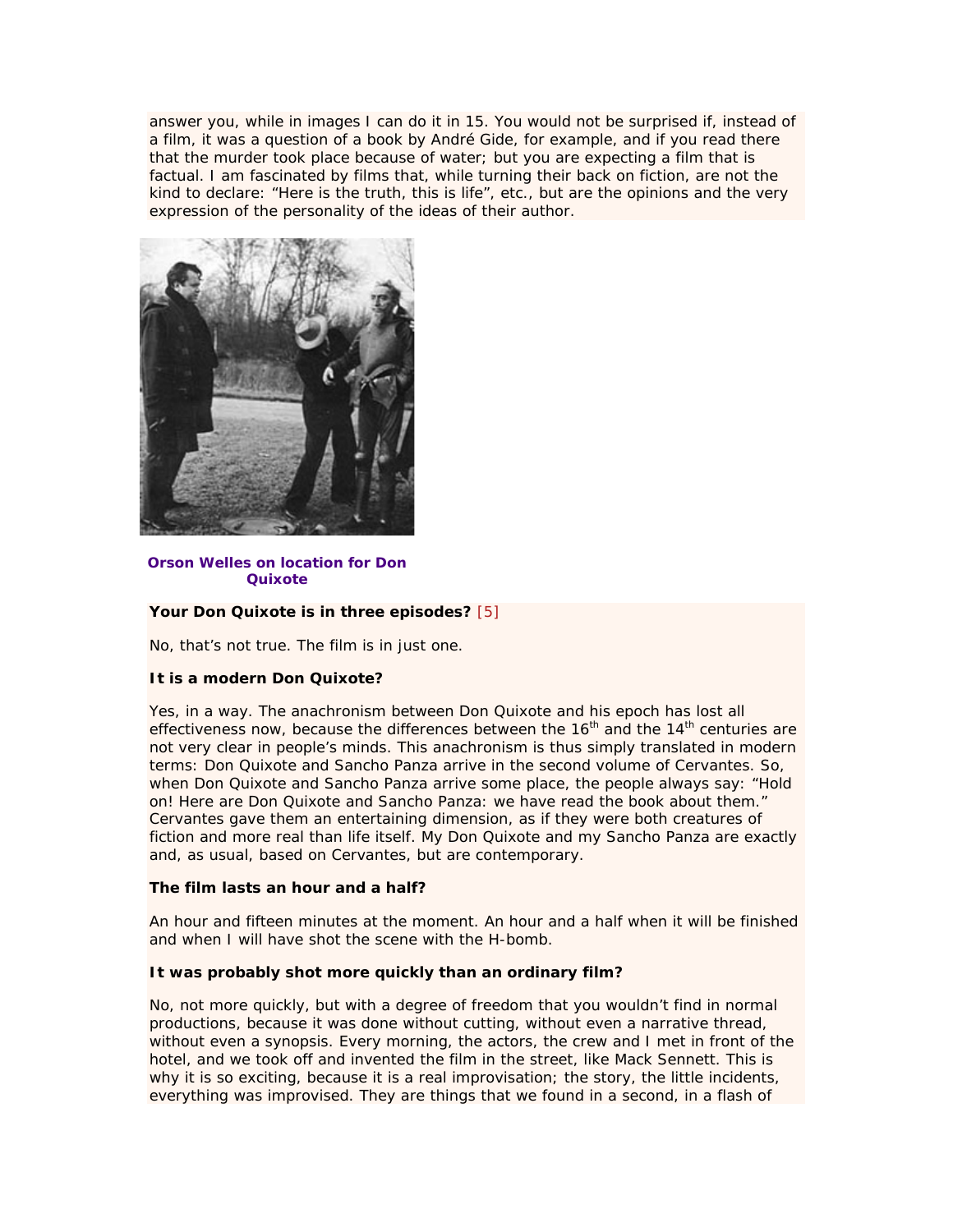inspiration, but after having rehearsed Cervantes for four weeks. We rehearsed all the scenes of Cervantes, as if we were going to play them, so that the actors would know their characters; then we went out into the street and we played, not Cervantes, but an improvisation backed up by these rehearsals, by the memory of the characters. It is a silent film.

#### **Will it remain silent with only a musical accompaniment?**

No, I will say a commentary. There will be practically no post-synchronization, except for a few words.

#### **Do you act in the film?**

I appear as Orson Welles; I do not play a character. There is also Patty MacCormack: she is an extraordinary actress; she plays an American tourist in the hotel.

#### **Why did you choose this method of improvisation?**

Because I had never done that: it is the one and only reason. I could certainly invent a reason, an æsthetic reason, according to which a film must be shot in this manner and say that there is no other way to make films, etc. But the real reason is that it is a method of filming that I had never practiced and that I knew certain silent films had been made like this. I was also sure that this story would be fresher and more interesting if I really improvised, and it is, I'm sure. Of course, you need to have a complete confidence in the actors: it is a very special method of working, practically impracticable for commercial films.

#### **This method of working no doubt limited your plastic investigations and, from this point of view, your** *Don Quixote* **is probably very different from your other films?**

No, not at all. It is very stylised, much more than everything I've done before: stylised in the compositions, in the use of lenses.

#### **Are you using still lenses with a short focus, the 18.5mm?** [6]

Yes, everything is in 18.5. For *Touch of Evil*, too, practically everything is in 18.5. There are unsuspected possibilities with this lens!

#### **I saw** *Mr. Arkadin* **again recently in Paris. You used there the 18.5 for all the shots?**

No, not for all the shots, but for most of them. In *Don Quixote*, everything is in 18.5.

#### **What was the length of the shoot for** *Don Quixote***?**

One time two weeks, and another time three weeks.

#### **Plus the preparation.**

Yes, the preparation of the actors, which was particularly special. I still have to do the last two scenes. I had to stop because Akim Tamiroff had to work on another film, then I had to act in *The Long, Hot Summer* [7] to have some money for my *Don Quixote*, and that's how it was all the time: we wait for the moment when the actors and I will be available at the same time.

#### **Because you made** *Don Quixote* **with your money?**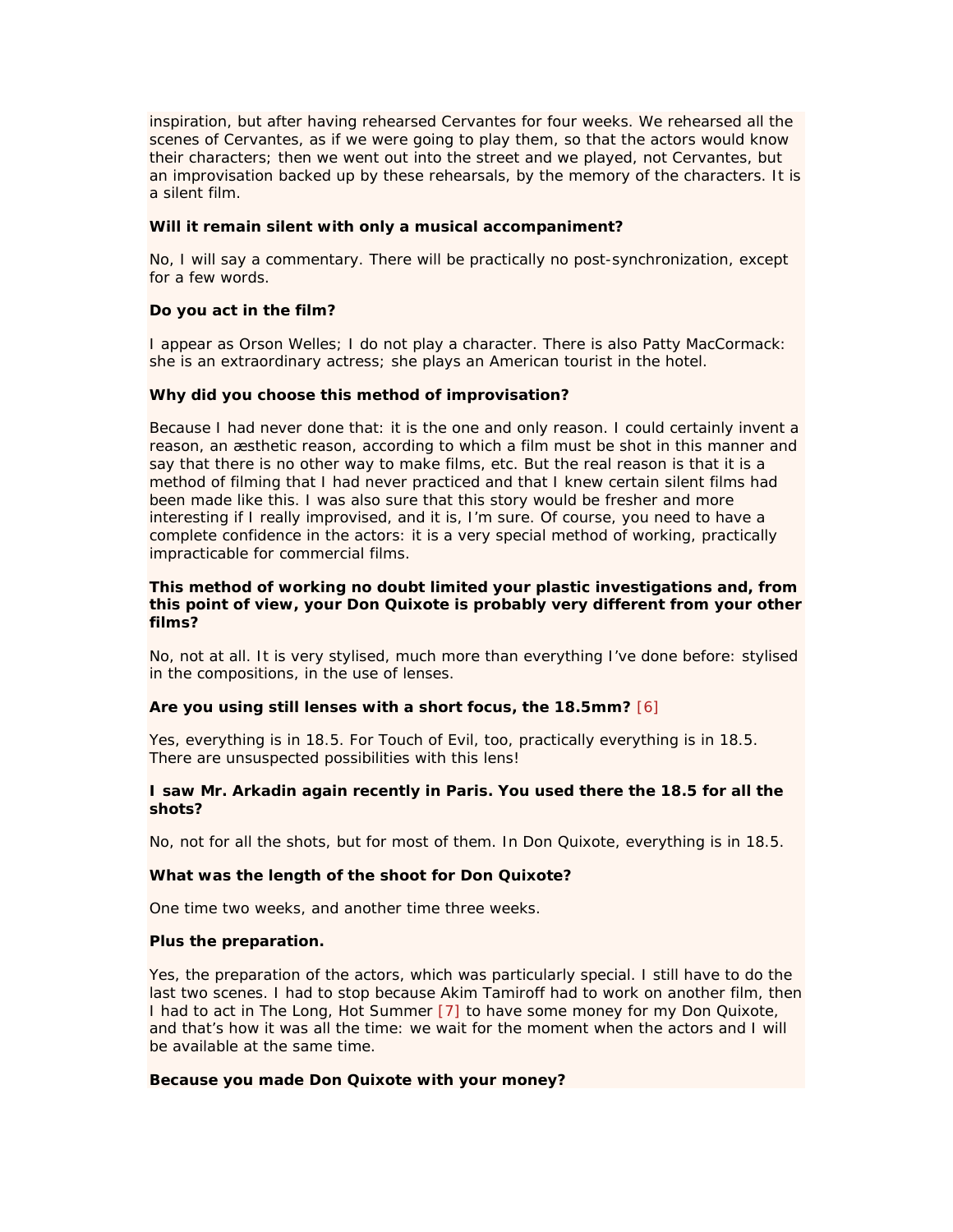Yes, of course. No one would have given me that chance.

#### **Is it the same for the film on Gina Lollobrigida?**

Also, yes. It is perhaps a slightly more commercial undertaking! … I have no other way: it is very difficult for me to find work.

#### **It is said in fact that it was a little by accident that you made** *Touch of Evil***; someone else was to have done it?**

No. But there is in this film some scenes that I neither wrote nor directed, of which I know absolutely nothing. In *The Magnificent Ambersons* [1942], there are three scenes that I neither wrote nor directed!

#### **You did** *Touch of Evil* **because nothing else presented itself?**

It's the eighth one! … You know I've been working for seventeen years; I have directed eight films and I have edited only three of them.

#### *Citizen Kane***?…**

*Othello* [*The Tragedy of Othello: The Moor of Venice*, 1952] and *Don Quixote*, in seventeen years!

#### **And** *The Lady from Shanghai* **[1947]?**

No, not the final editing. You can still detect my style of editing, but the final version is not all mine. The film is violently taken out of my hands each time.

#### **Do you think that there are big differences between your version of** *Touch of Evil* **and the studio's?**

For me, almost everything that is called *mise en scène* is a big joke. In the cinema, there are very few people who are really *metteurs-en-scène* [8]; there are very few who have ever had the opportunity to direct. The only *mise en scène* of real importance is practiced in the editing. I needed nine months to edit *Citizen Kane*, six days a week. Yes, I edited *Ambersons*, despite the fact that there were scenes not by me, but my editing was modified. The basic editing is mine and, when a scene of the film holds together, it is because I edited it. In other words, everything happens as if a man painted a picture: he finishes it and someone comes to do the touch up, but he cannot of course add paint all over the surface of the canvas. I worked months and months on the editing of *Ambersons* before it was taken away from me: all this work is thus there, on the screen. But for my style, for my vision of cinema, the editing is not one aspect, *it is the aspect*. Directing is an invention of people like you; it is not an art, or at most an art for a minute a day. This minute is terribly crucial, but it happens only very rarely. The only moment where one can exercise any control over a film is in the editing. But in the editing room, I work very slowly, which always unleashes the temper of the producers who snatch the film from my hands. I don't know why it takes me so much time: I could work forever on the editing of a film. For me, the strip of celluloid is put together like a musical score, and this execution is determined by the editing; just like a conductor interprets a piece of music in rubato, another will play it in a very dry and academic manner and a third will be very romantic, and so on. The images themselves are not sufficient: they are very important, but are only images. The essential is the length of each image, what follows each image: it is the very eloquence of the cinema that is constructed in the editing room.

#### **Editing seems, in fact, essential in your last films, but in** *Citizen Kane***,**  *Ambersons***,** *Macbeth* **[1948], etc., you have a lot of sequence shots.**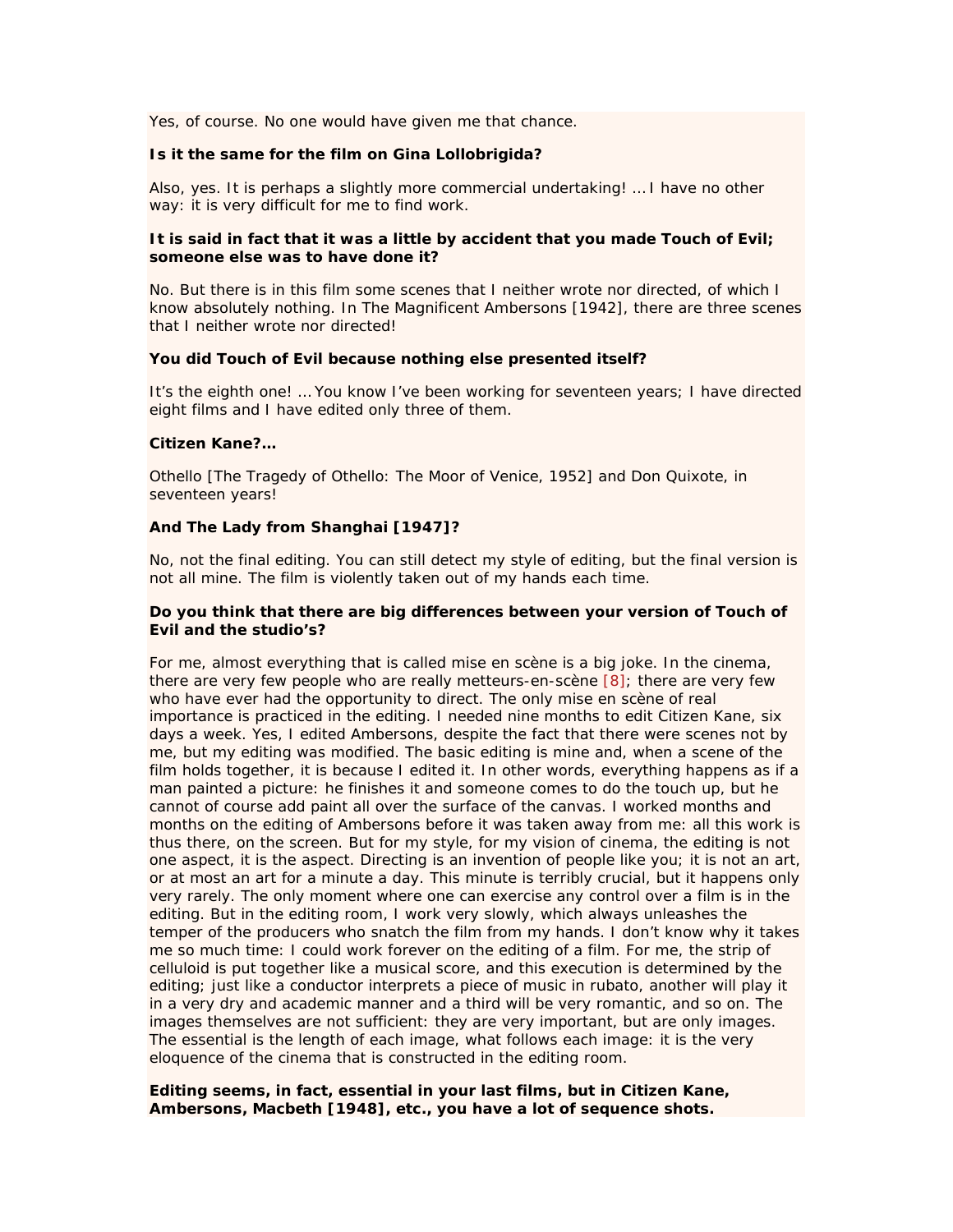Mark Robson was my editor for *Citizen Kane*. With Robson and Robert Wise, who was the assistant, we worked for nearly a year on the editing. So, it's false to say that there was nothing to edit because I had a lot of sequence shots: we could still work on it today. You can notice that, in the course of these last years, the films that I shot are more full of short scenes, because I had less money and shooting in short scenes is more economical. For a long scene, you need a lot of money in order to be able to control all the elements in front of the camera.



#### *Othello* **is in short scenes.**

Yes, because I never had all the actors at the same time. Every time you see someone with their back turned, or with a hood on their head, you can be sure that it's a standin. So I had to do everything in shot, reverse-shot because I never managed to unite Iago [Micheál MacLiammóir], Desdemona [Suzanne Cloutier], Roderigo [Robert Coote] and others in front of the camera.

#### **I thought it was the same for** *Arkadin***, but, after seeing it again, I don't think so; the link shots are very exact.**

But in *Othello*, too, the matches are very exact; I simply shot the film on different kinds of emulsions. The link shot can be as exact as possible, but if you shoot on Dupont, French Kodak, American Kodak and Ferrania, you have inevitably clashes in tonality when you mix them in the editing. For *Arkadin*, again, I did not do long scenes because a long sequence requires a numerous and skilful crew: there are few European crews that have the men, the technicians capable of realizing a long sequence.

#### **In** *Othello***, there is nonetheless the scene between Othello [Welles] and Iago on the terrace, for example.**

It's true, but it is a shot made very simply with a jeep. This shot is a jeep and two actors. And how many shots in a jeep can you do in a film? In *Touch of Evil*, for example, I did a shot that takes place in three rooms, with fourteen actors, where the frame goes from the insert to the establishing shot, etc., and lasts almost a reel: well, it was by far the most expensive of the film. So, if you notice that I don't do long sequences, it is not that I don't like them, but because I am not given the means to provide them.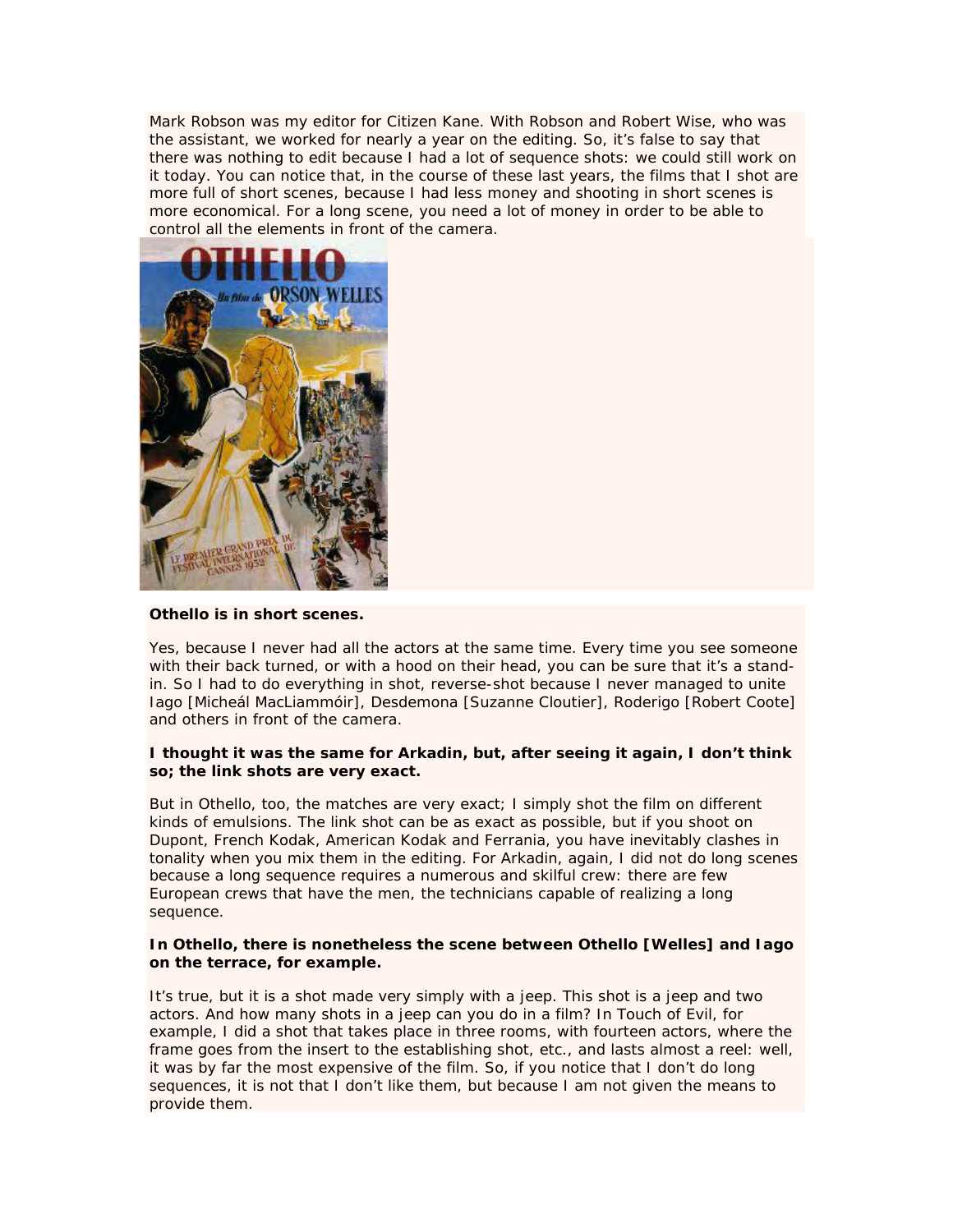It is a better deal to do this image, then this image and still this image, and to try to control them later in the editing room. I prefer, of course, to control the elements that are in front of the camera while it is shooting, but that demands money and the confidence of your backers.

#### **The idea of editing seems related to that of short scenes; if one refers to the Soviet experience, it seems that one can fully play with the editing only if there are only short scenes. Isn't there a contradiction between the importance that you give to the editing and the fact that you like long sequences?**

I don't believe that the sum of the editing work is a function of the brevity of the shots. It is an error to think that the Russians worked a lot on editing because they shot in short scenes. You can spend a lot of time on the editing of a film in long scenes, because you are not content to just glue them one scene to the next.

#### **What goal do you pursue in systematically using the 18.5mm lens and in pushing the editing so far?**

I am working, and have worked with the 18.5 lens only because other filmmakers haven't used it. The cinema is like a colony with very few settlers; when America was wide open, when the Spanish were at the Mexican frontier, the French in Canada, the Dutch in New York, you could be sure that the English came where there was no one. I don't prefer the 18.5 lens; I am just the only one who has explored its possibilities. I don't prefer to improvise: simply no one has done it in a long time. It is not a question of preference: I fill the positions that are not filled because in this young means of expression it's a necessity. The first thing that must be remembered with regards to the cinema is its youth; and the main thing for every responsible artist is to break up fallow ground. [9] If everyone worked with big angulars, I would shoot my films in 75mm, because I believe very seriously in the possibilities of 75; if there were others working in an extreme Baroque style, I would be the most classic that you had ever seen. I do not act thus out of a spirit of contradiction; I don't want to work contrary to what has been done; I want to fill an unoccupied terrain and work on it.

#### **Since you've been using the 18.5 lens for a long time, you must have already explored a good part of this terrain, and still you persist. Isn't there a certain affinity between you and this lens?**

No, I continue to work with this lens because no one else is doing it. If I saw continuously in the theatres shots filmed with 18.5 lens, my eyes would tire of it. I always try to make my films with images of which I am not tired or had my fill. If people used and exploited the 18.5, I would never touch it: I would be weary of its characteristic distortion and I would search some other language to express myself. But I don't see enough of these images to be tired of them: so I can see this distortion with a fresh eye. It's not at all a question of an affinity between me and the 18.5 lens, but just a question of a freshness of the look. I would love to do a film with a 100mm, where you would never leave the face of the actors: there would be a million things to do! But the 18.5 lens is a new, important invention: it's barely been five years that it's possible to find good 18.5 lenses, and how many persons have made use of it? Each time I give it to a director of photography, he is terrorized: but by the end of the film, it's his favourite lens. Perhaps now I am on the point of finishing with this big angular: I sometimes think that with *Don Quixote* I will finish with the 18.5 … or maybe not!

#### **Do you likewise accord such a great importance to the editing because it is a little sloppy nowadays, or is it really for you the foundation of cinema?**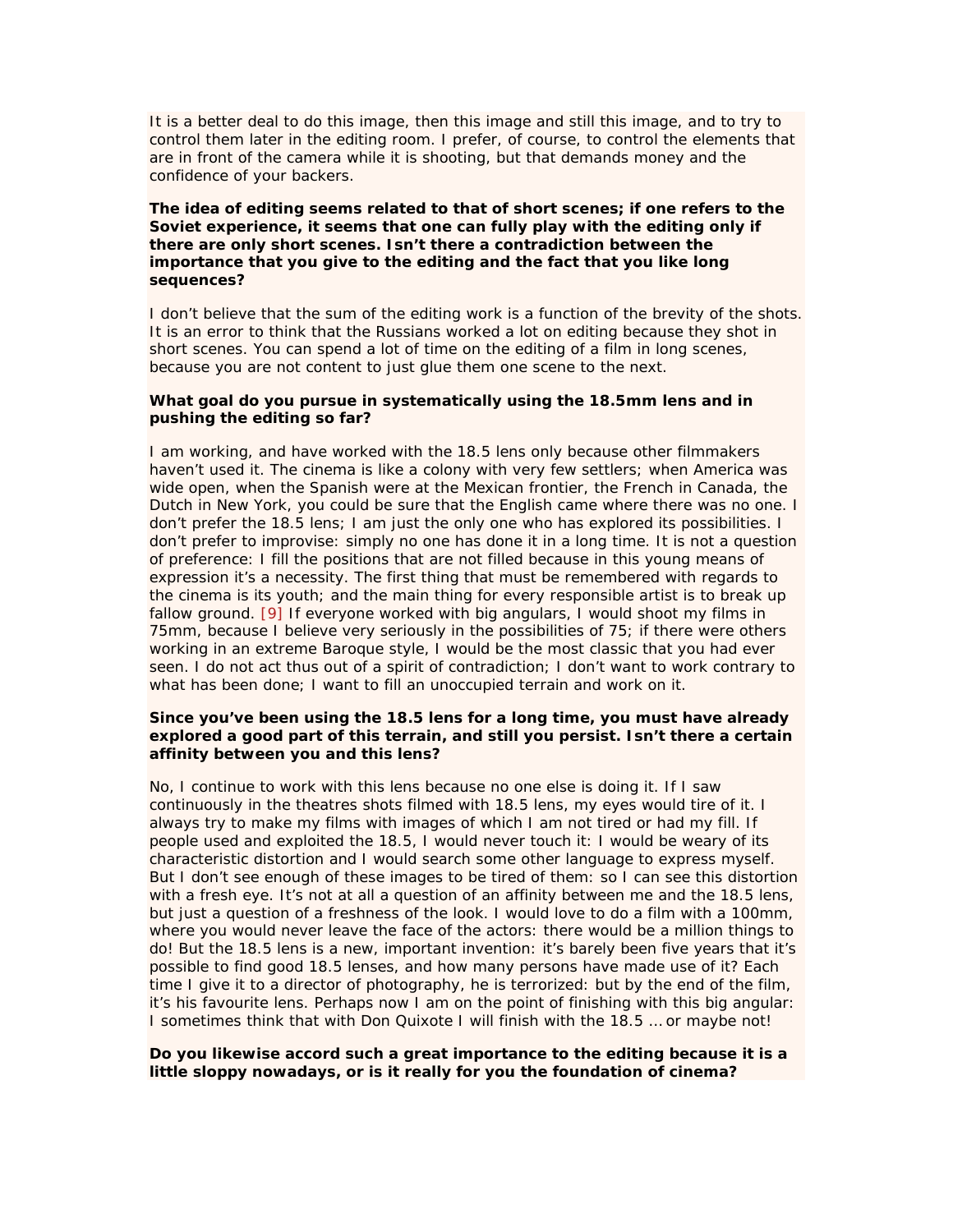I can't believe that editing is not essential for the director, the only moment where he completely controls the form of his film. When I shoot, the sun determines something against which I can't fight, the actor makes his intervention to which I must adapt myself and the story; I only manage to dominate what I can. The only place where I exercise an absolute control is in the editing room: consequently, that is when the director is, in power, a real artist, because I believe that a film is only good to the extent that the director manages to control his different materials and is not content to simply finish the film.

#### **Are your edits long because you try out different solutions?**

I am looking for the exact rhythm between one frame and the next. It's a question of hearing: the editing is the moment when the film has to do with hearing.

#### **It is thus not problems of narration or of dramatic tension that stops you?**

No, a form, like a conductor interpreting a piece of music with rubato or not. It is a question of rhythm and, for me, the essential is that: the beat.

#### **What is your position vis-à-vis large screen or colour? Do you think that it is better to orient oneself towards the small screen and the poverty of television?**

I am convinced that when the screen is big enough, as in the case of Cinemiracle or Cinerama, it is also a poverty, and I love it: I would love to do a film with one of these two processes. But between the Cinemiracle and the normal screen, there is nothing that interests me. The poverty of television is a marvellous thing. The big classical film is of course bad on the small screen, because television is the enemy of classic cinematographic values, but not of cinema. It is a marvellous form, where the spectator is only a metre and half away from the screen, but it is not a dramatic form, it is a narrative form, so much so that television is the ideal means of expression for the storyteller. And the gigantic screen is also a marvellous form because like television it is a limitation, and one cannot hope to reach poetry only in composing with limitations, it's clear. I also like television a lot because it gives me my only chance to work; I don't know what I would say about it if I also had the opportunity to make films. But when you work for something, you must be enthusiastic!

#### **Working in television, does that imply a particular point of view in communication?**

And also a certain richness, not a plastic richness but a richness of ideas. In television, you can say ten times more in ten times less time, because you are not addressing only two or three persons. And, above all, you are speaking to the ear. For the first time, in television, the cinema takes on a real value, finds its real function, because it talks, because the most important is what is said and not what is shown. Words are thus no longer the enemies of the film: the film only helps the words, because television is in fact only illustrated radio.

#### **Television would be a kind of way of bringing the cinema back to your beginnings in the radio?**

Above all a means of satisfying my fondness for telling stories, like the Arab storytellers on the marketplace. For my part, I love that: I will never grow tired of hearing stories told; you know I make the mistake of thinking that everyone has the same enthusiasm! I prefer stories to tragedies, to theatrical plays, to novels: it is an important characteristic of my taste. I read with a great effort the "great" novels: I love stories.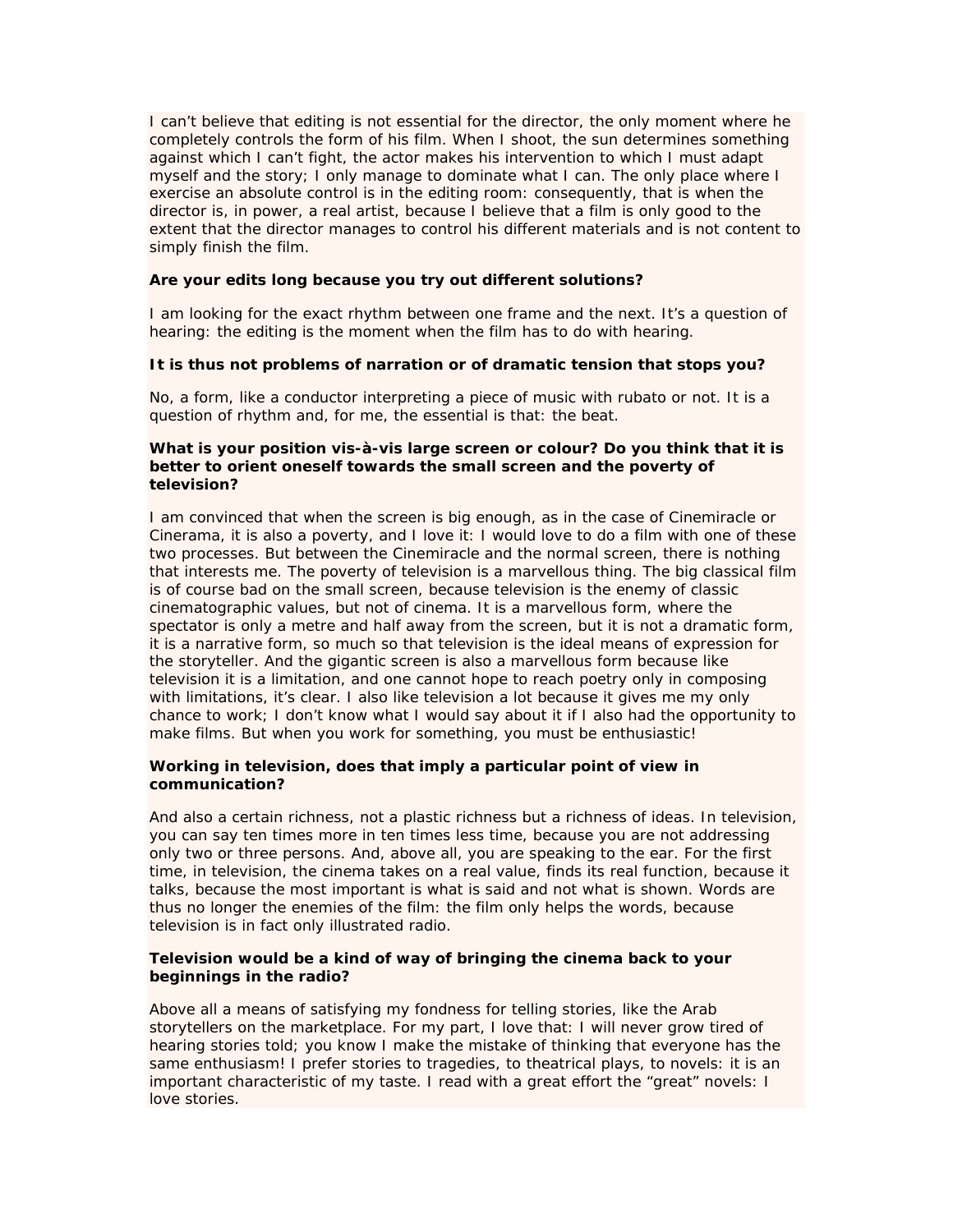#### **Isn't the public less attentive to television than to cinema?**

More attentive, because it listens rather than looks. Television viewers listen or don't listen, but no matter how little they listen they are more attentive than in the cinema, because the brain is more engaged by hearing than by seeing. To listen, you need to think; looking is a sensory experience, more beautiful and more poetic, but where attention plays a smaller part.

#### **For you, television is thus a synthesis between the cinema and the radio?**

I am always looking for synthesis: it is a work that fascinates me, because I must be sincere towards what I am, and I am only an experimenter; experimenting is the only thing that fills me with enthusiasm. I am not interested in works of art, in posterity, in fame, only in the pleasure of experimentation itself: it is the only sphere where I feel really honest and sincere. I have no devotion for what I've done: it is really without value in my opinion. I am profoundly cynical towards my work and towards the majority of works I see in the world: but I am not cynical towards the act of working on a material. It is difficult to make this understood. We who declare ourselves experimenters have inherited an old tradition: some among us have been the greatest artists, but we have never made muses our mistresses. For example, Leonardo liked to think of himself as a scholar who painted and not as a painter who could have been a scholar. It's not that I want to compare myself to Leonardo but that I want to explain that there is a long lineage of people who appreciate their works according to a different hierarchy of values, almost moral values. I am not thus in ecstasy in front of art: I am in ecstasy before the human necessity, which implies all that we do with our hands, our senses, etc. … Our work once finished has not so much importance in my opinion as that of the most æsthetes: it is the act that interests me, not the result, and I am taken with the result only when there is the smell of human sweat, or a thought.

#### **Do you have definite projects to direct?**



#### *Don Quixote*

No, I don't know. I am considering completely stopping all cinematographic and theatrical activity, to be done with it once and for all, because I have been too disillusioned. I produced too much work, too much effort with regard to what I received in return. I don't mean to say in money, but in satisfaction. So I am considering abandoning the cinema and the theatre, since in a way they have already abandoned me. I have films to finish: I am going to finish *Don Quixote*, but I no longer want to throw myself into new ventures. It's five years now that I have been thinking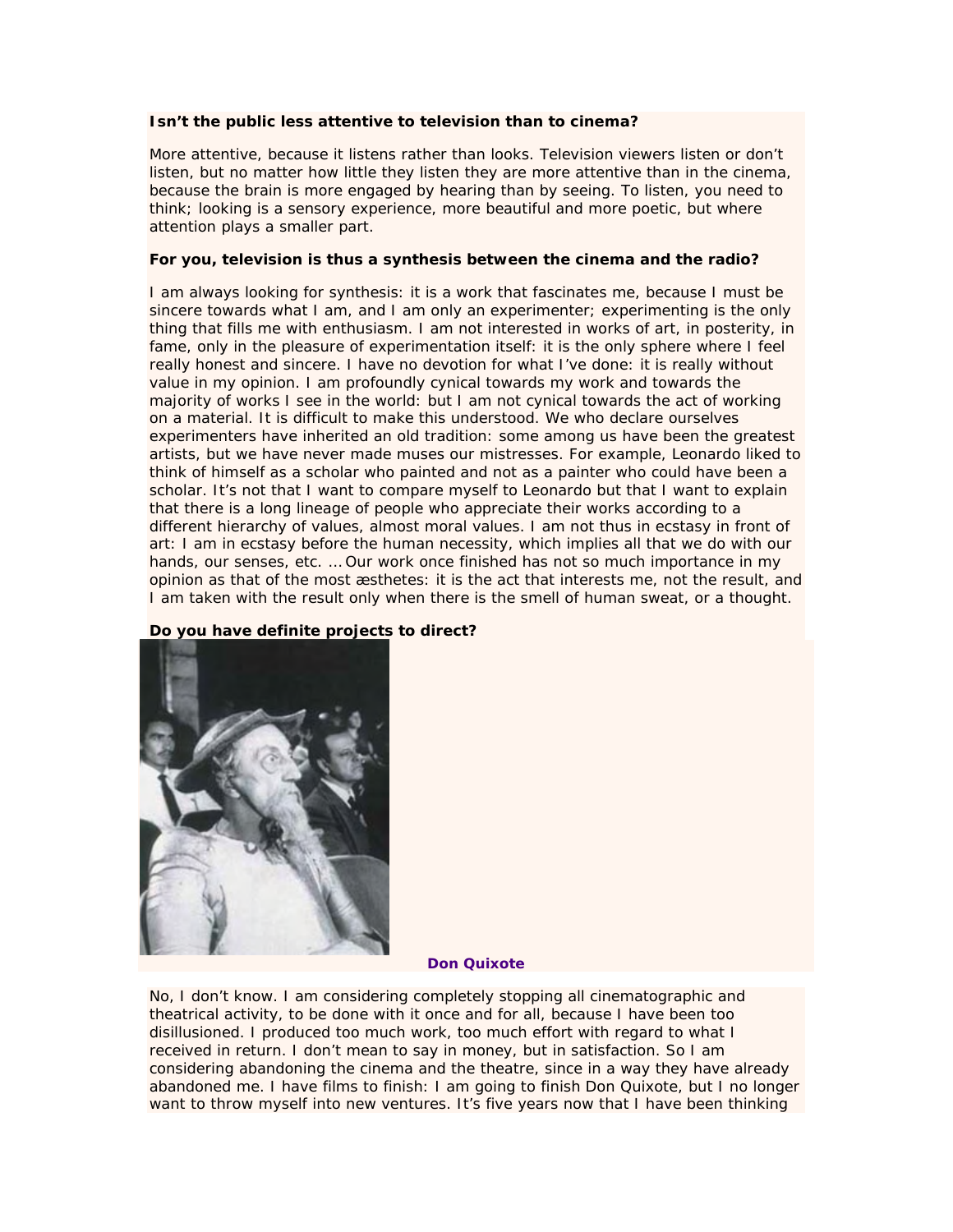about leaving the cinema, because I spend 90 percent of my existence and my energy there, without having an artistic post, and, while I have still a little of my youth left, I must find another ground where I can work, without wasting my life trying to express myself via the cinema: eight films in seventeen years is not a lot. Perhaps I will make other films: sometimes, the best way of doing something that one loves is to move away from it, then to come back to it. It's like a love story: you can wait before the door of a girl that she lets you enter; she will never open her door to you; it's better to leave; she'll write to you! No, it's nothing tragic, you know it's not that I am bitter or anything else, but I want to work. Now I write and I paint: I am looking for some means to use my energy, because I spent the greatest part of these fifteen years looking for money, and if I were a writer, or above all a painter, I wouldn't have to do it. I also have a serious problem with my personality as an actor: I have the personality of a successful actor, which encourages critics throughout the world to think that it's high time to discourage me a little, as in: "What would do him some good would be tell him that in the end he isn't all that good." But they've been saying that for twenty-five years! No, I've really spent too many months, too many years looking for work, and I have only one life. So, for the time being, I write and I paint. I throw away everything I do, but perhaps I will finally do something good enough to keep: I have to. I cannot spend my life in festivals or in restaurants begging for funds. I am sure that I cannot make good films unless I write the script: I could make thrillers, of course, but I don't want to. The only film that I ever wrote from first to last and was able to carry through to the end was *Citizen Kane*; well, too many years have gone by since I was given this chance. Can I wait another fifteen years for someone to want to give me again an absolute confidence? No, I have to find a better means of expression … like this tape-recorder!

#### **And you don't hope to stage something for the theatre?**

In London, perhaps, but I don't know. Whatever I do in the theatre in the future, I must also write. So, in any case, I must stop and write, and not simply get up on stage to perform or direct, because too many talented persons displayed for their greatest glory, their virtuosity as theatrical directors. I need to bring to the theatre my ideas and not my virtuosity: and if I make my comeback in the theatre, which I hope, I will strive to do it with what I have to say and not with the manner in which I have to say it, because these past fifteen years I overlooked what I have to say.

#### **And Shakespeare?**

I would like to turn to Shakespeare, but my way of seeing Shakespeare does not suit today's taste: I am from another school. It is a hopeless struggle, because there is currently a Shakespearian school in the world, which I respect a lot, but which is not mine and which does not seem to have a place for mine, or, when I manage to find a place, it's such hard work! I am no longer in a position to give myself other failures. I must find some ground on which my chances for losing are not greater than my chances for winning. And my chances for losing with Shakespeare? I was able to assess those in New York with *King Lear*. I believe that the show was very good; perhaps it was bad, but if it was as bad as the critics said, all that there remains for me is to retire because there was no meeting point. The critic from *The New York Times* wrote: "Orson Welles is a genius without talent"! I believe that the set was really incredibly beautiful and no one spoke about it, either for or against!

#### **The reception was better in London for** *Othello***?**

Yes. As with everything I do, there were people against it, but I nonetheless had some advocates.

#### **And for how long did you perform** *King Lear***?**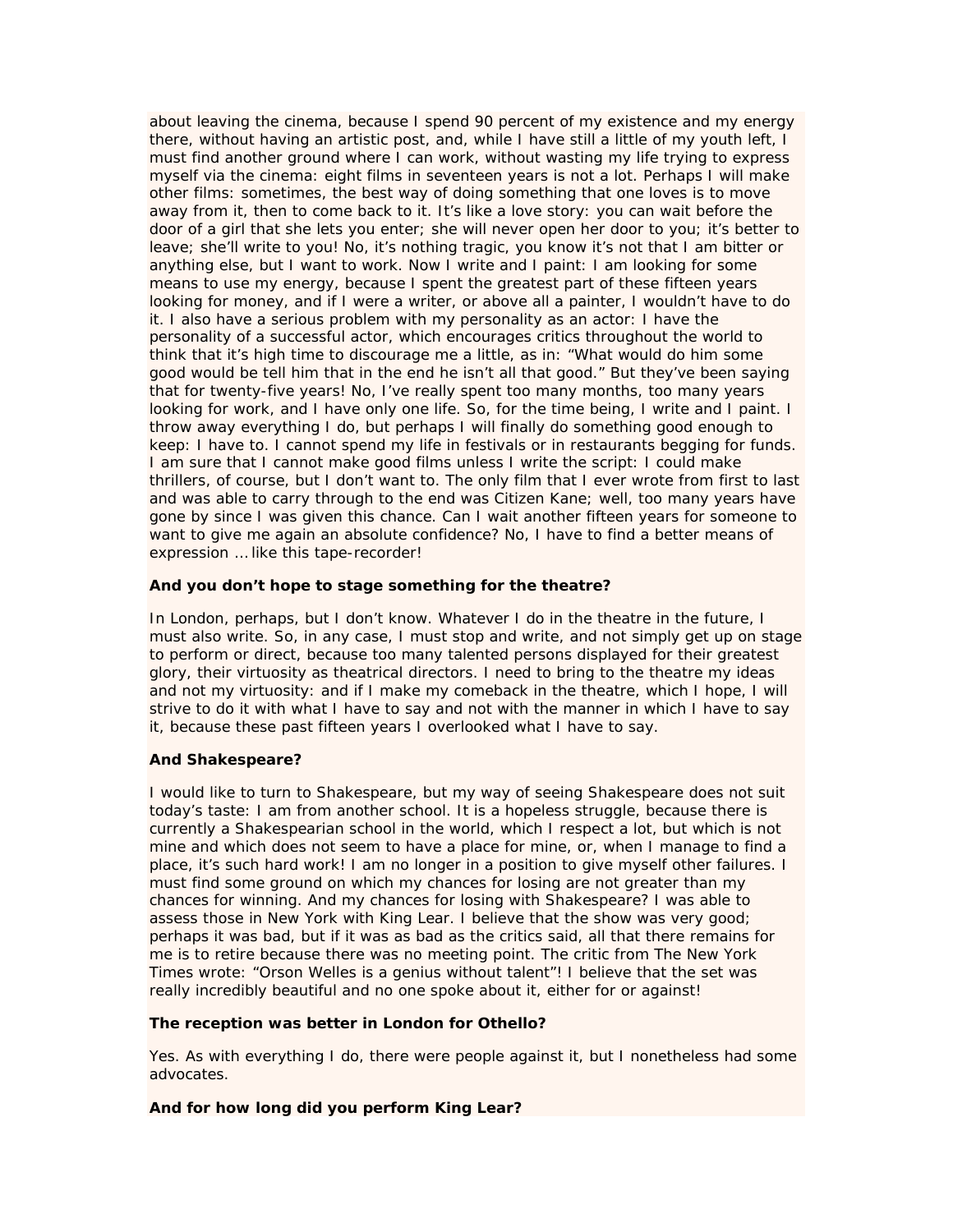Four weeks, in my wheelchair. It was the maximum I could do and everyone hated my show. So, why insist?

This text is reprinted with the kind permission of *Cahiers du Cinéma*. Thanks to Jean-Michel Frodon and Ouardia Teraha.

#### **Endnotes**

- 1. *Roots of Heaven* (1958), directed by John Huston, based on the novel by Romain Gary, and starring Juliette Gréco, Errol Flynn and Trevor Howard. (Translator's Note.)  $\Delta$
- 2. In 1955, Welles staged in London his play entitled, *Moby Dick Rehearsed*. The play had a three-week run and Welles subsequently filmed it, with the original cast. The film was subsequently lost. Source:

http://en.wikipedia.org/wiki/Moby\_Dick\_Rehearsed. (Translator's Note.)  $\triangle$ 

3. Welles filmed several reportages for British television collected in *Around the World with Orson Welles* (1955). One of them (*The Dominic Affair*) was devoted to the Dominici case, the story of an English couple and their child (Sir Jack and Lady Ann Drummond) who, while vacationing in the south of France in 1952, were found murdered near their campsite. In 1953, a peasant farmer, Gaston Dominici, was convicted, but was subsequently pardoned by President de Gaulle. According to *Wikipedia*, Welles' episode on the case was suppressed by the French government. See http://en.wikipedia.org/wiki/Orson\_Welles. In 2003, TF1, France's most popular TV channel, aired a highly controversial tele-film on this affair: *L'Affaire Dominici* (Pierre Boutron). See John Lichfield, "Our Man in Paris: English Spy Drama is a French Fantasy", *The Independent*, 9 December 2003. (Translator's Note.) *The Dominici Affair* is available on DVD from Image Entertainment, separate from *Around the World with Orson Welles* (also Image

Entertainment). (Editors' Note.)

- 4. *Portrait of Gina* (1956).
- 5. Starring Mischa Auer, Welles' *Don Quixote* was never finished. (Translator's Note.)
- 6. Welles often emphasized the setting in his films and this is one of the reasons he liked using a short focal lens. Using a short focal lens also afforded dramatic changes in scale in filming the actors and this too is another characteristic of Welles' cinematographic style. (Note by Charles Bitsch.) As a point of comparison, Robert Bresson always used a 50mm lens, because it most clearly reproduced the vision of normal eyesight. Anything less than 50mm is a short focal lens; anything more is a long focal lens. (Translator's Note.)
- 7. Directed by Martin Ritt, based on a novel by William Faulkner, and starring Paul Newman and Joanne Woodward. (Translator's Note.) **△**
- 8. A *metteur-en-scène* is one of several French words for a director; it is borrowed from the theatre. (Translator's Note.)
- 9. A biblical expression from the Old Testament: "Sow for yourselves righteousness; reap steadfast love; break up your fallow ground; for it is time to seek the Lord,